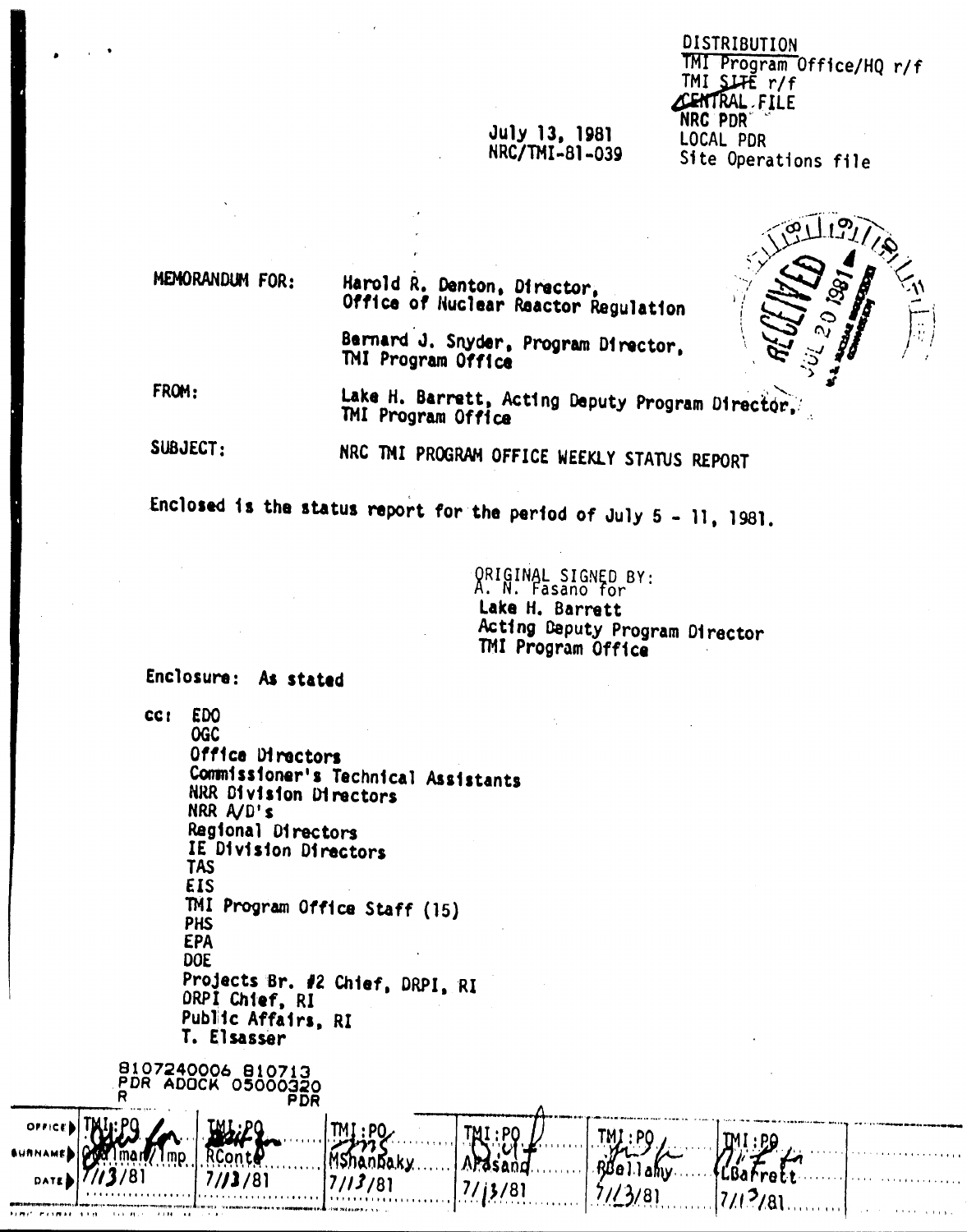### NRC TMI PROGRAM OFFICE WEEKLY STATUS REPORT

Wook of July  $5 - 11$ . 1981

Plant Status

Core Cooling Mode: Heat transfer from the reactor coolant system (ReS) loops to Reactor Building ambient.

Available Core Cooling Modes: Decay-heat removal systems. long term cooling "B" (once through steam generator-B)

RCS Pressure Control Mode: Standby Pressure Control (SPC) System.

Backup Pressure Control Modes: Mini Decay Heat Removal (MOHR) System. Decay Heat Removal (DHR) System.

Major Parameters (as of 0500, July 10, 1981) (approximate values) Average Incore Thermocouples: 120°F Maximum Incore Thermocouple: 145°F

Res loop Tomperatures:

\

| Hot Leg                                         | 119°F                     | 122°F        |
|-------------------------------------------------|---------------------------|--------------|
| Cold Leg $\begin{pmatrix} 1 \\ 2 \end{pmatrix}$ | $72^{\circ}$ F<br>$73$ °F | 74°F<br>74°F |

RCS Pressure: 96 psig

Reactor Building: Temperature: 77°F<br>Water level: Eleve Elevation 290.9 ft.  $(8.4 \text{ ft. from floor})$ via penetration 401 manometer<br>-0.3 psiq Pressure: -0.3 ps1g Concentration: 1.2 x 10-5 uCi/ml Kr-85 {Sample taken 7/1/81

# Effluent and Environmental (Radiological) Information

1. liquid effluents from the TMI site released to the Susquehanna River after processing, were made within the regulatory limits and in accordance with NRC requirements and City of Lancaster Agreement dated February 27, 1980.

During the period July 6, 1981, through July 10, 1981, the effluents contained no detectable radioactivity at the discharge point and individual effluent sources which originated within Unit 2 contained no detectable radioactivity.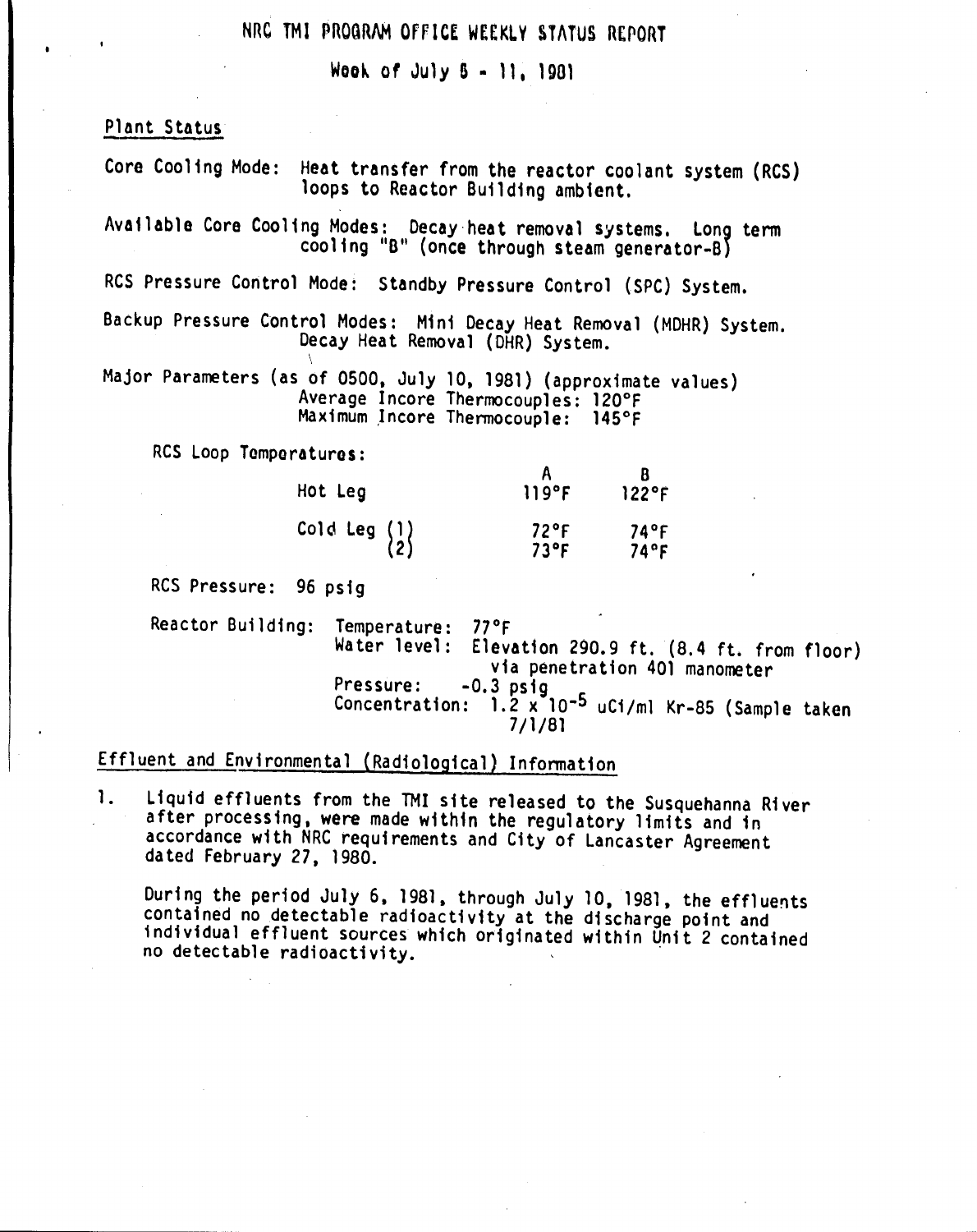$\mathbf{2.}$ Airborne effluents from the TMI site released to the environment, after processing, were made within the regulatory limits and in accordance with NRC requirements.

During the reporting period May 1-31, 1981, the licensee reported the following gaseous releases:

**Curies** 

| Noble Gases  | 42.0      |
|--------------|-----------|
| Particulates | 0.0000013 |
| Tritium      | 1.7       |

The above releases represent a small fraction of the allowable regulatory limits. The noble gas (Kr-85) release for the month of May, although well within limits and insignificant for environmental considerations, was higher than anticipated. A portion of the release can be attributed to Reactor Building (RB) purges, and the licensee is currently examining the potential origin of the remainder. Airborne effluent information will continue to be provided on a monthly basis.

- Environmental Protection Agency (EPA) Environmental Data. The EPA<br>announced on July 6, 1981 that, due to a new shipping procedure for<br>Kr-85 samples to the laboratory, the results for the Kr-85 environmental  $3<sub>1</sub>$ monitoring stations around TMI will not always be available on a weekly basis. The NRC will report these results as they become available.
	- No radiation above normally occurring background levels was detected in any of the samples collected from the EPA's air and gamma rate networks during the period from July 2, 1981, through July 9, 1981.
- NRC Environmental Data. Results from NRC monitoring of the environ-4. mont around the TMI site were as follows:
	- The following are the NRC air sample analytical results for  $\bullet$   $\bullet$ the onsite continuous air sampler:

| Sample | <u>Period</u>               | $1 - 131$ $Cs - 137$<br>$(uCl/cc)$ $(uCl/cc)$         |  |
|--------|-----------------------------|-------------------------------------------------------|--|
| HP-275 | July 2, 1981 - July 8, 1981 | $\langle 9.9 E-14 \rangle$ $\langle 9.9 E-14 \rangle$ |  |

Environmental TLD measurements for the period April 30 - June 3, 1981, around TMI indicated gamma radiation to be at the natural background levels. Fifty-nine TLD's registered doses ranging from 0.1 mR/day<br>to 0.3 mR/day. The average dose was 0.2 mR/day. These dose rates are consistent with natural background radiation in the TMI area.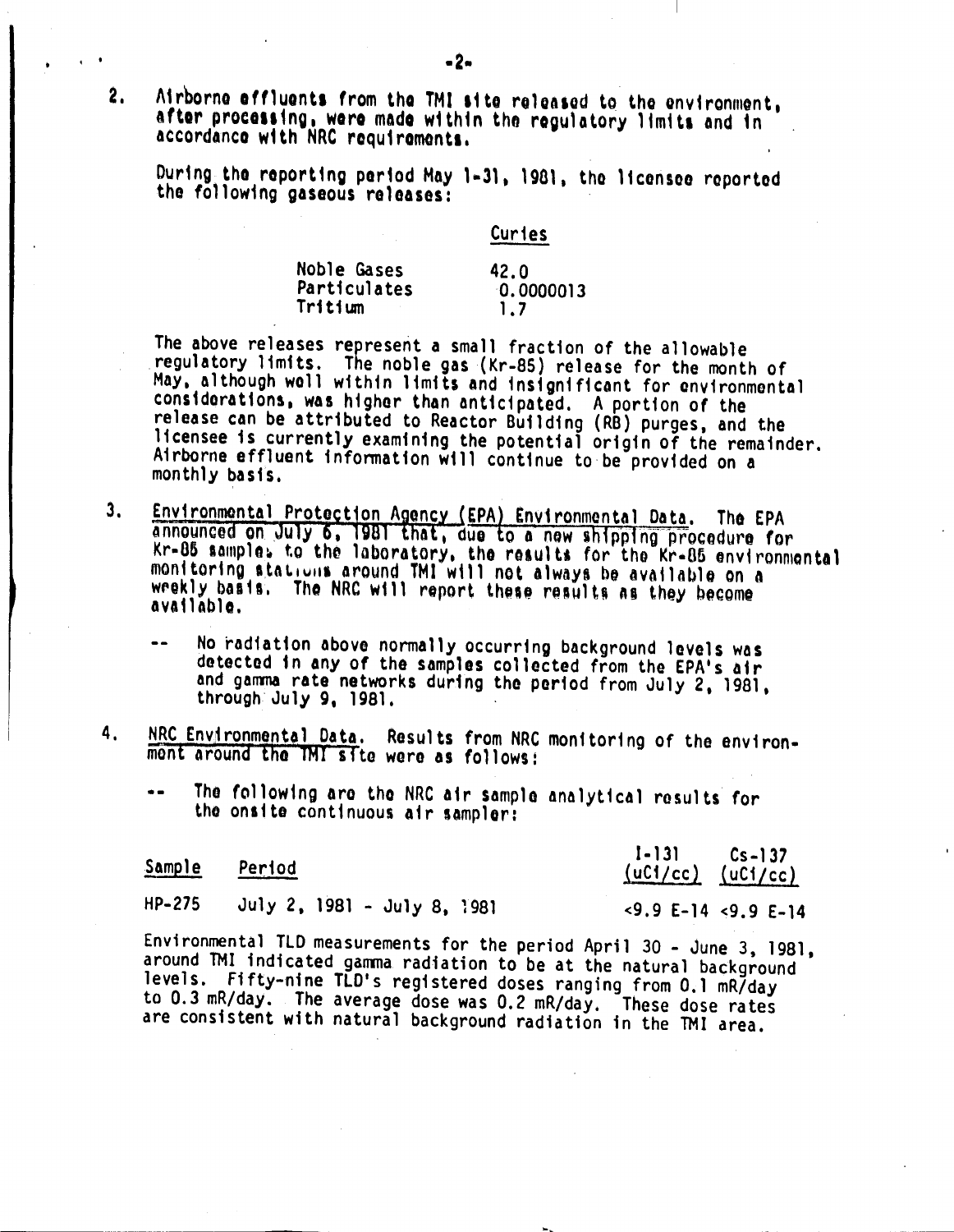- 5. Licensee Radioactive Material and Radwaste Shipments
	- On Monday, July 7, 1981, a 40 ml Unit 2'reactor coolant sample was sent to Babcock and Wilcox (B&W), Lynchburg, Virginia.
	- On Wednesday, July 8, 1981, one cask containing 17 drums of  $-1$ Unit 2 lSA compacted and noncompacted waste was shipped to U.S. Ecology, Richland, Washington. (This shipment was previously reported as having occurred on Wednesday, July 1, 1981, however, due to vehicle weight restrictions, it was delayed.)
	- On Thursday, July 9, 1,981, 55 drums containing Unit 2 contaminated  $\frac{1}{2}$ laundry were shipped to Tri-State Industrial Laundries, Utica,
	- On Friday, July 10, 1981, one drum containing five smears of control rod drive mechanisms from Unit 2 was shipped to Science Applications, Inc., Rockville, Maryland.

#### Major Activities

Submerged Demineralizer System (SDS). Processing of the first batch of Reactor Coolant Bleed Tank (RCBT) water through the SDS commenced July 10, 1981. The water is being processed through two zeolite beds composed of two parts cesium -- specific zeolite (designated IE-96) to one part strontium -specific (designated as Linde A) zeolite. The processed water is being returned to the RCBT's for sampling to determine if additional processing is necessary and to determine if the water will be reused as flush water or placed in storage. As of 12:00 midnight, July 11, 1981, 1,800 gallons have been processed.